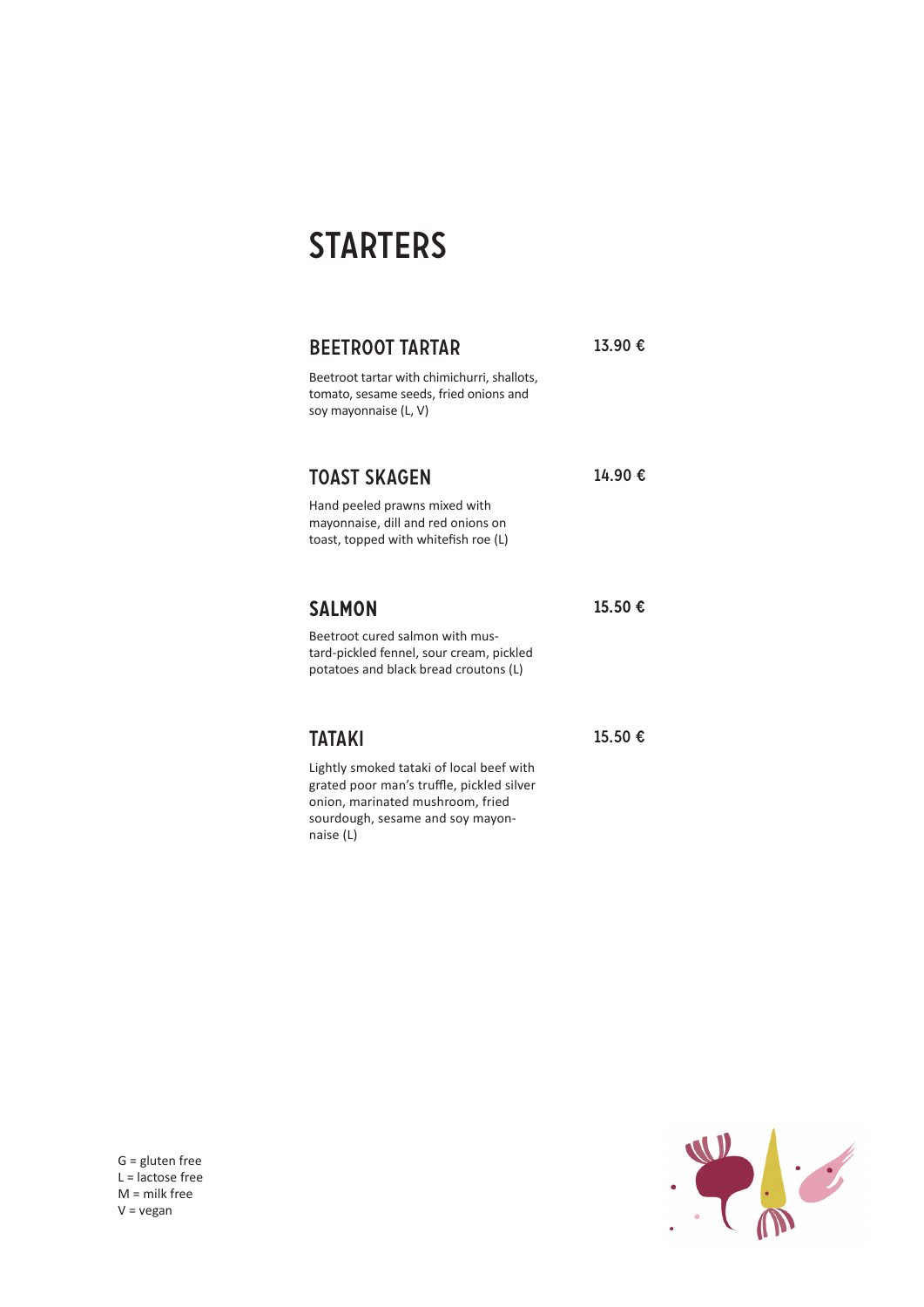# main courses

## RED CABBAGE 25.00 €

Grilled yuzu marinated red cabbage served with vegan demi glace, salsa with asparagus, pomegranate and black beans and a lukewarm vegetables and potato salad (G, M, V)

# **PERCH** 35.50 €

Butter-fried perch fillets with anchovy-spiced white wine sauce, fermented white asparagus, capers, new potatoes with dill and chives (L)

## **TUNA**

36.50 €

38.00 €

36.00 €

Grilled tuna with sweet potatoe- and coconut puree, sweet jalapeno salsa, chimichurri vegetables and tapioca crisp (G, M)

# veal entrecôte

Grilled lemon and thyme marinated Dutch veal entrecôte with lemon-flavored red wine sauce, grilled asparagus and butter fried potatoes (G, L)

# fillet of beef

Grilled fillet of beef from Finland/Åland Islands with garlic butter, red wine sauce, baked endive salad, semi-dried tomato and cumin baked potatoes (G, L)



G = gluten free L = lactose free M = milk free  $V = v$ egan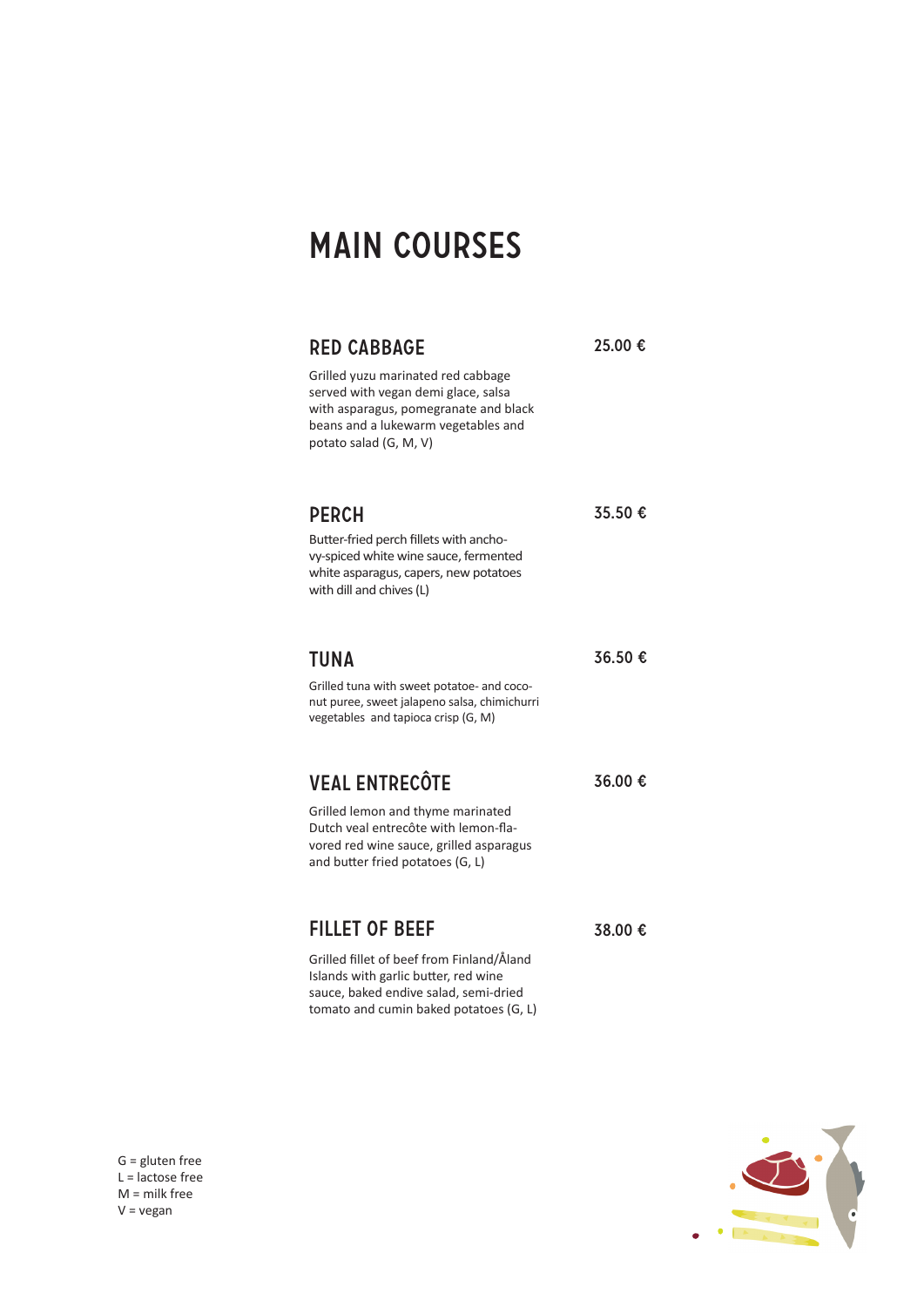# **CHEESE**

# drunken dog

Red washed rind, blue and whiskey flavoured white mold cheese from Troldhede dairy, served with roasted fruit and nut bread, Breton wheat crackers and Elin's rhubarb marmalade 16.00 €

# **DESSERTS**

| <b>SUMMER DREAM</b><br>Strawberry compote, crushed dream<br>cookies, old-fashioned vanilla ice<br>cream, fresh strawberries whipped<br>cream and meringue                                     | 14.50€           |
|-----------------------------------------------------------------------------------------------------------------------------------------------------------------------------------------------|------------------|
| <b>LICORICE AND LEMON</b><br>Licorice fudge with lemon mousse, licorice<br>flakes, lemon curd and caramelized white<br>chocolate (G, L)                                                       | 14.50€           |
| <b>CHOCOLATE AND RASPBERRY</b><br>Dark chocolate mousse served with sav-<br>ioardi biscuits marinated in Diplomático<br>Reserva Exclusiva rhum, raspberry<br>sorbet and fresh raspberries (L) | 14.50€           |
| <b>ICE CREAM OR SORBET</b><br>We make different sorts of home made<br>ice cream and sorbets, ask your waiter<br>for the flavours available tonight (G)                                        | 4.50 €<br>/scoop |
| <b>CHOCOLATE PRALINES</b><br>Delicious pralines with different flavours                                                                                                                       | 2.90 €<br>/piece |

G = gluten free L = lactose free M = milk free V = vegan

(G)